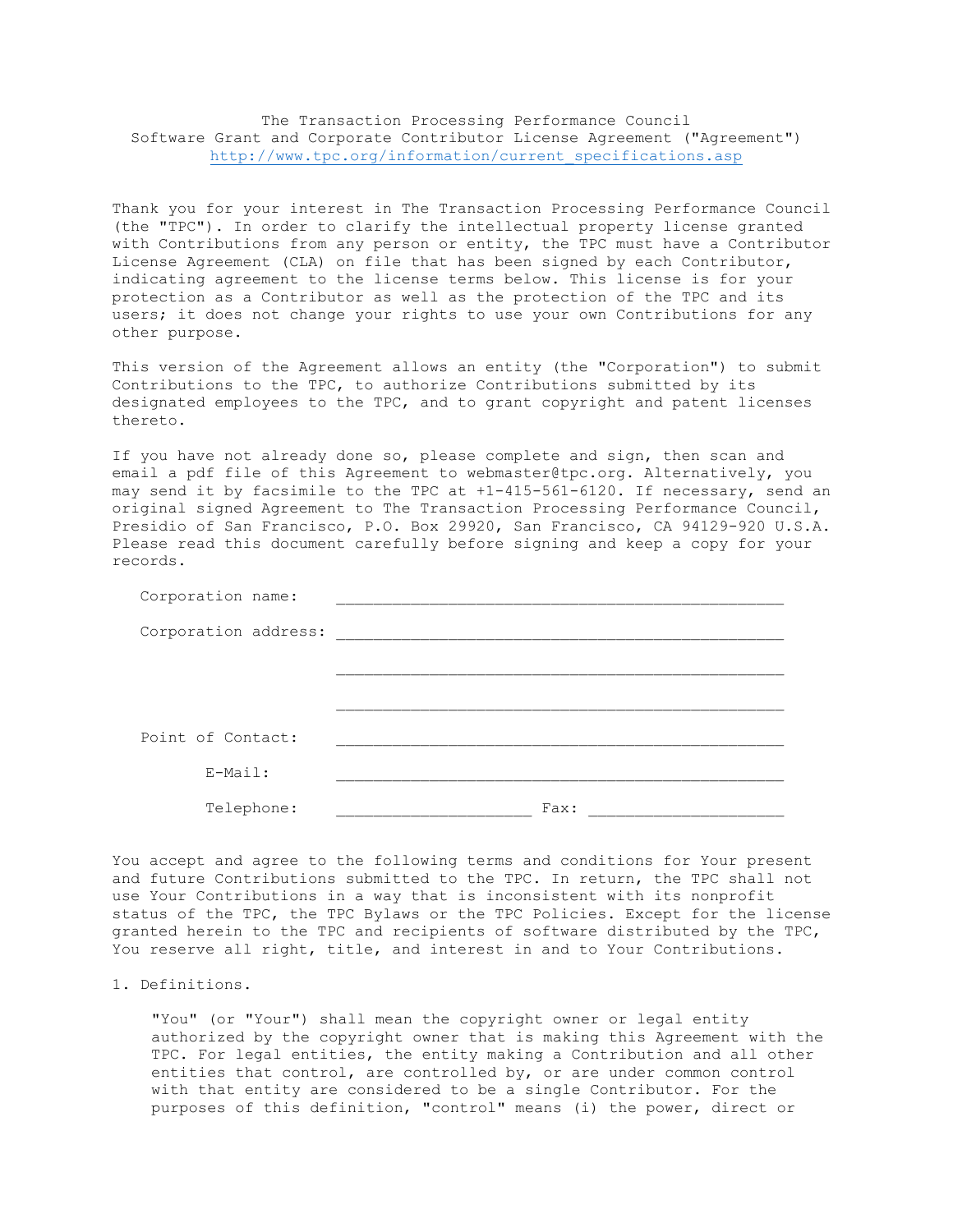indirect, to cause the direction or management of such entity, whether by contract or otherwise, or (ii) ownership of fifty percent (50%) or more of the outstanding shares, or (iii) beneficial ownership of such entity.

"Contribution" shall mean the code, documentation or other original works of authorship expressly identified in Schedule B, as well as any original work of authorship, including any modifications or additions to an existing work, that is intentionally submitted by You to the TPC for inclusion in, or documentation of, any of the products owned or managed by the TPC (the "Work"). For the purposes of this definition, "submitted" means any form of electronic, verbal, or written communication sent to the TPC or its representatives, including but not limited to communication on electronic mailing lists, source code control systems, and issue tracking systems that are managed by, or on behalf of, the TPC for the purpose of discussing and improving the Work, but excluding communication that is conspicuously marked or otherwise designated in writing by You as "Not a Contribution."

- 2. Grant of Copyright License. Subject to the terms and conditions of this Agreement, You hereby grant to the TPC and to recipients of software distributed by the TPC a perpetual, worldwide, non-exclusive, no-charge, royalty-free, irrevocable copyright license to reproduce, prepare derivative works of, publicly display, publicly perform, sublicense, and distribute Your Contributions and such derivative works.
- 3. Grant of Patent License. Subject to the terms and conditions of this Agreement, You hereby grant to the TPC and to recipients of software distributed by the TPC a perpetual, worldwide, non-exclusive, no-charge, royalty-free, irrevocable (except as stated in this section) patent license to make, have made, use, offer to sell, sell, import, and otherwise transfer the Work, where such license applies only to those patent claims licensable by You that are necessarily infringed by Your Contribution(s) alone or by combination of Your Contribution(s) with the Work to which such Contribution(s) were submitted. If any entity institutes patent litigation against You or any other entity (including a cross-claim or counterclaim in a lawsuit) alleging that your Contribution, or the Work to which you have contributed, constitutes direct or contributory patent infringement, then any patent licenses granted to that entity under this Agreement for that Contribution or Work shall terminate as of the date such litigation is filed.
- 4. You represent that You are legally entitled to grant the above license. You represent further that each employee of the Corporation designated on Schedule A below (or in a subsequent written modification to that Schedule) is authorized to submit Contributions on behalf of the Corporation.
- 5. You represent that each of Your Contributions is Your original creation (see section 7 for submissions on behalf of others).
- 6. You are not expected to provide support for Your Contributions, except to the extent You desire to provide support. You may provide support for free, for a fee, or not at all. Unless required by applicable law or agreed to in writing, You provide Your Contributions on an "AS IS" BASIS, WITHOUT WARRANTIES OR CONDITIONS OF ANY KIND, either express or implied, including, without limitation, any warranties or conditions of TITLE, NON-INFRINGEMENT, MERCHANTABILITY, or FITNESS FOR A PARTICULAR PURPOSE.